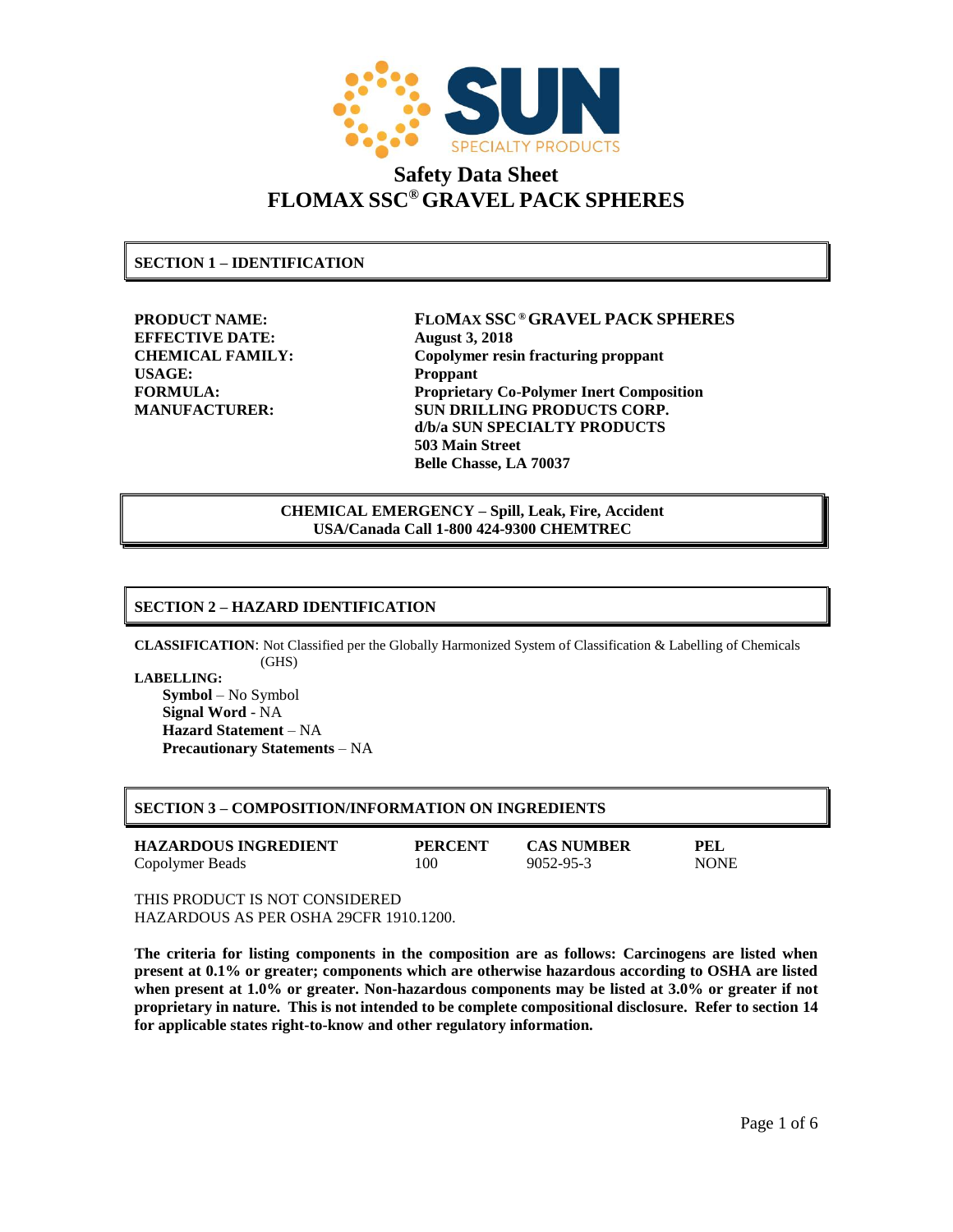

**EMERGENCY OVERVIEW**

**APPEARANCE/ODOR:** Black Spherical Solid Beads / Mild Odor **SHORT TERM EXPOSURE GENERAL:** No significant adverse health effects are expected to develop with normal use. **EYES:** Slight to moderate mechanical irritant on direct contact. **SKIN:** Persons with pre-existing skin disorders may experience slight irritation. **INHALATION:** No adverse effects with normal use. **INGESTION:** No significant adverse health effects are expected to develop if only small amounts (less than a mouthful) are swallowed.

**OSHA REGULATED:** Not regulated. **LISTED CARCINOGEN: NTP RoC-** Not listed. **IARC MONOGRAPHS –** Not classified.

### **SECTION 4 – FIRST AID MEASURES**

**EYE CONTACT** - In case of eye contact, flush immediately with water for a minimum of 15 minutes; seek medical attention if contact irritation persists.

**SKIN CONTACT** – If contact with skin results in irritation, wash thoroughly with soap and water. **INHALATION** - If affected by inhalation, remove to fresh air.

**INGESTION** - If swallowed, do not induce vomiting; seek immediate medical attention.

### **SECTION 5 – FIRE FIGHTING MEASURES**

**FLASHPOINT:** Auto ignition >500° C **EXTINGUISHING MEDIA:** Water, Foam Dry Agent (543) **DECOMPOSITION PRODUCTS:** Nitrogen and Carbon Oxides **LOWER FLAME LIMIT:** NA **HIGHER FLAME LIMIT:** NA **UNUSUAL FIRE AND EXPLOSION HAZARDS:**None Known **FIRE FIGHTING EQUIPMENT:** Fire Fighters and others exposed to products of combustion should wear self-contained breathing apparatus. Equipment should be thoroughly decontaminated after use.

### **SECTION 6 – ACCIDENTAL RELEASE MEASURES**

### **CHEMICAL EMERGENCY NUMBER (24 HOURS): CHEMTREC 1-800-424-9300 USA/CANADA**

**SPILL:** In case of spill, if product cannot be collected by sweeping or vacuum and reused, dispose of in accordance with applicable regulations. Product as sold would be a nonhazardous solid industrial waste. Avoid spillage into drains, surface, and ground water. **RCRA STATUS:** Not regulated.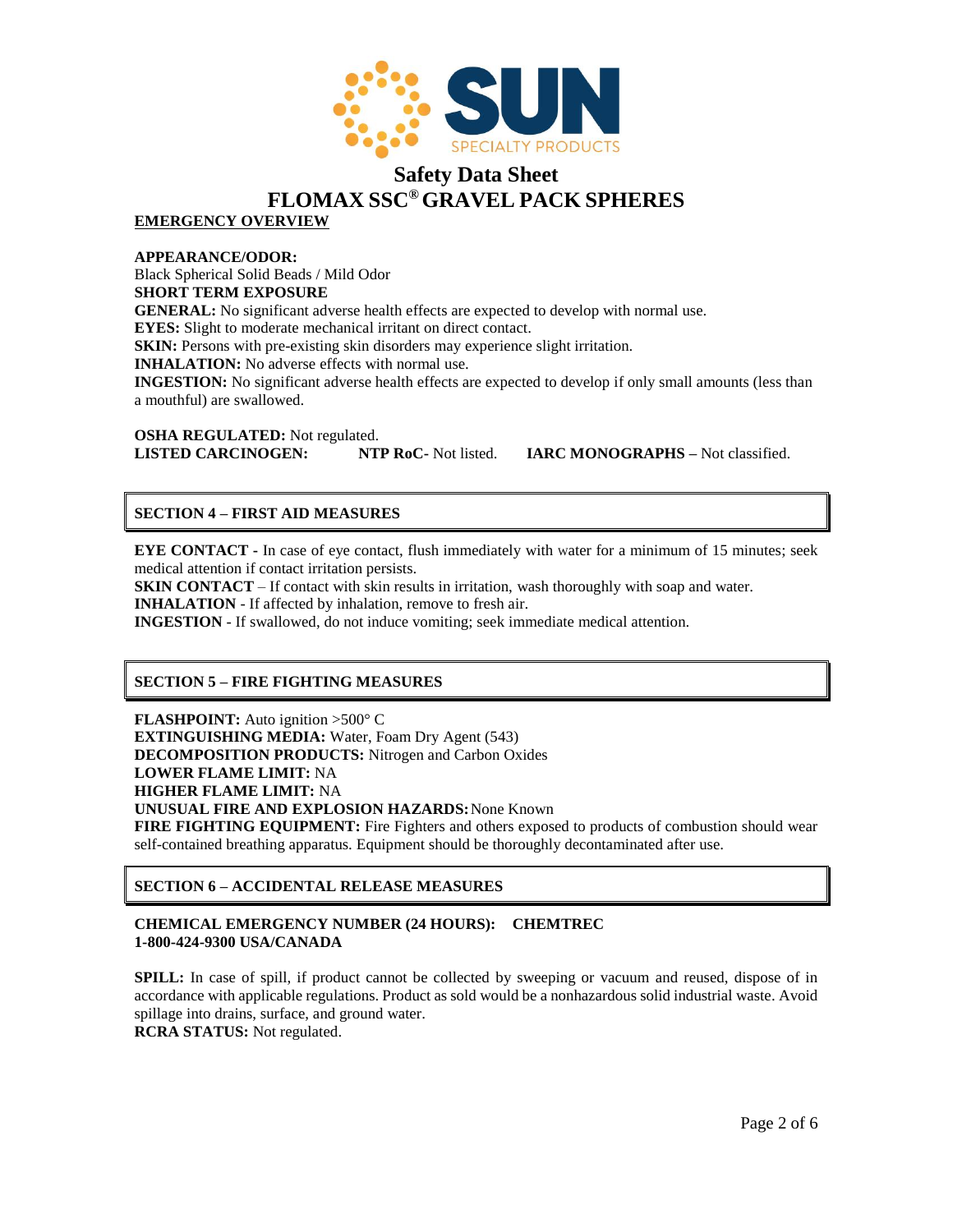

### **SECTION 7 – HANDLING AND STORAGE**

Handle in accordance with good industrial hygiene and safety practices. These practices include avoiding unnecessary exposure and prompt removal of material from eyes, skin and clothing. Good housekeeping is essential in reducing possible slipping or dust hazards.

**HANDLING AND STORAGE:** No special storage requirements. Provide sufficient general ventilation during and after application. Close container after each use to prevent contamination. Avoid prolonged or repeated contact with skin, eyes and clothing. After handling this product, wash hands before eating, drinking or smoking. If necessary, take first aid action shown in Section 4.

### **SECTION 8 – EXPOSURE CONTROL/PERSONAL PROTECTION**

### **GENERAL CONSIDERATIONS:**

Consider the potential hazards of this material (see section 3), applicable exposure limits, job activities, and other substances in the work place when designing engineering controls and selecting protective equipment.

**EYE PROTECTION:** Use close-fitting safety glasses, goggles or safety glasses with faceshield to prevent particles from contacting eye and causing particulate irritation.

**RESPIRATORY PROTECTION:** Not normally needed. Use NIOSH approved respirator if exposure is unknown or exceeds any permissible limits.

**PROTECTIVE GLOVES:** Wear impervious gloves.

**VENTILATION:** General or Local exhaust.

**LOCAL EXHAUST:** Recommended in closed places.

**Use NIOSH/MSHA approved respiratory protection equipment when airborne exposure limits are exceeded (see below). Consult the respirator manufacturer to determine appropriate type of equipment for a given application. Observe respirator use limitations specified by NIOSH/MSHA or the manufacturer. Respiratory protection programs must comply with 29 CFR 1910.134.**

**VENTILATION NOTES: Provide general or local ventilation to control exposure levels below airborne exposure limits (see below). The use of local mechanical exhaust ventilation is preferred at sources of air contamination such as open process equipment. Consult NFPA Standard 91 for design of exhaust systems.**

**THRESHOLD LIMIT VALUE:** None established for this Product.

**PROTECTIVE EQUIPMENT:** HMIS PERSONAL PROTECTION: B: Safety Glasses, Gloves **The user should read and understand all instructions and limitations supplied with the equipment since protection is usually provided for a limited time or under certain circumstances.**

### **SECTION 9 – PHYSICAL AND CHEMICAL PROPERTIES**

**BOILING POINT:** N/A **FREEZING POINT:** N/A FLASHPOINT: N/A

**APPEARANCE/ODOR:** Solid Black Beads/ Slight Odor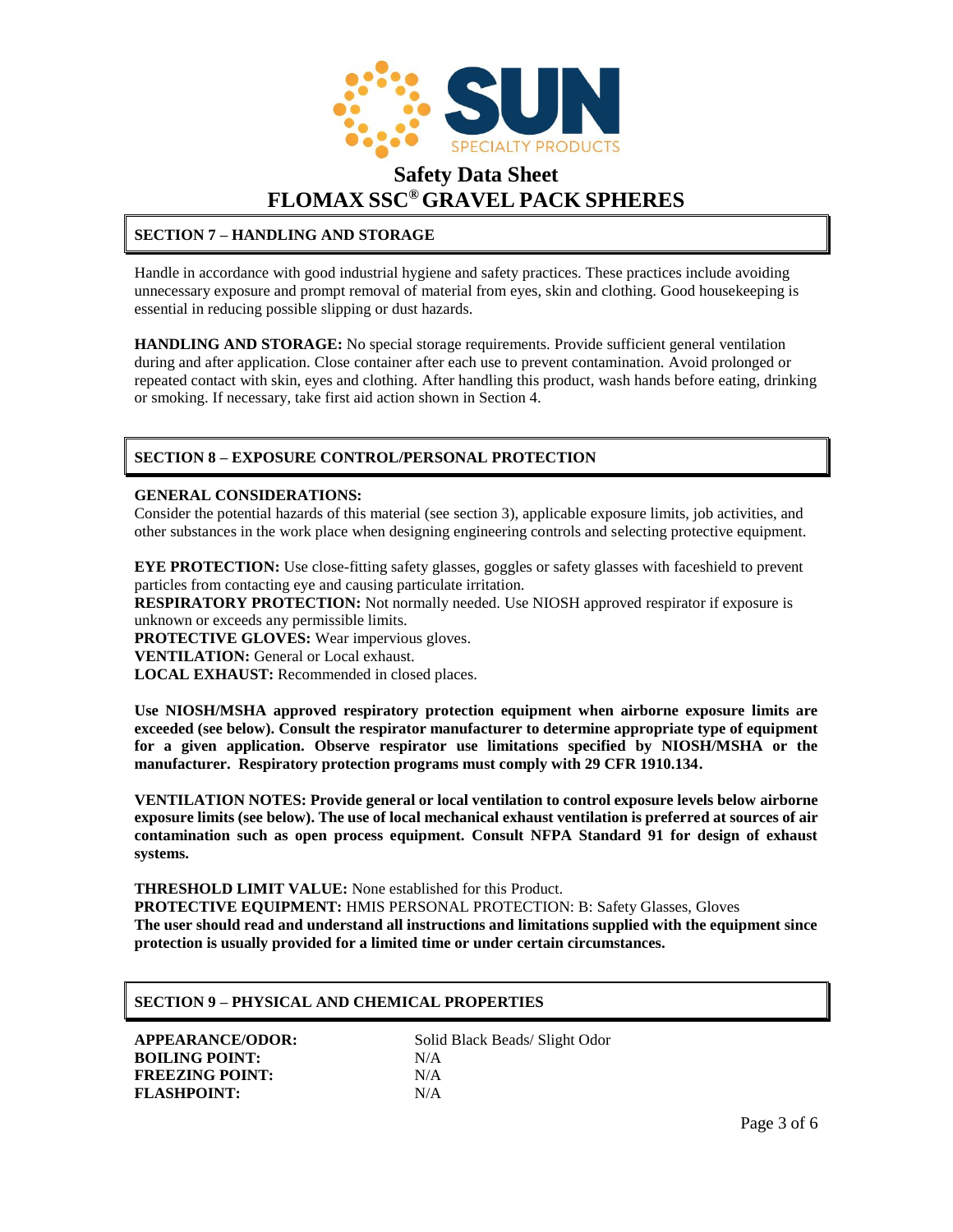

**VAPOR PRESSURE:** N/A **VAPOR DENSITY (AIR = 1):** N/A **SPECIFIC GRAVITY** 1.08 **pH:** N/A **SOLUBILITY IN WATER:** Insoluble

### **SECTION 10 – STABILITY AND REACTIVITY**

**STABILITY:** Stable under normal ambient and anticipated storage and handling conditions of temperature and pressure.

### **HAZARDOUS POLYMERIZATION:** Will Not Occur. **CONDITIONS TO AVOID:** None known. **INCOMPATIBILITY:** Avoid strong oxidizing substances.

### **SECTION 11 – TOXICOLOGICAL INFORMATION**

**ACUTE TOXICITY:** There is no evidence associating single exposure to the substance with a consistent and identifiable toxic effect.

**SKIN CORROSION/IRRITATION:** Persons with pre-existing skin disorders may experience slight irritation.

**SERIOUS EYE DAMAGE/IRRITATION:** Beads may be a mechanical irritant to eyes on direct contact. **GERM CELL MUTAGENICITY:** ND

**CARCINOGENICITY:** ND

**REPRODUCTIVE TOXICITY:** ND

**STOT-SINGLE EXPOSURE:** There is no evidence associating single exposure to the substance with a consistent and identifiable toxic effect.

**STOT- REPEATED EXPOSURE:** There is no evidence associating repeated exposure to the substance with a consistent and identifiable toxic effect.

**ASPIRATION HAZARD:** N/A

### **SECTION 12 – ECOLOGICAL INFORMATION**

**Data from laboratory studies and from scientific literature is noted below if available.**

### **SECTION 13 – DISPOSAL CONSIDERATIONS**

**WASTE DISPOSAL:** Follow applicable governing regulations for disposal. Product as sold is nonhazardous per RCRA.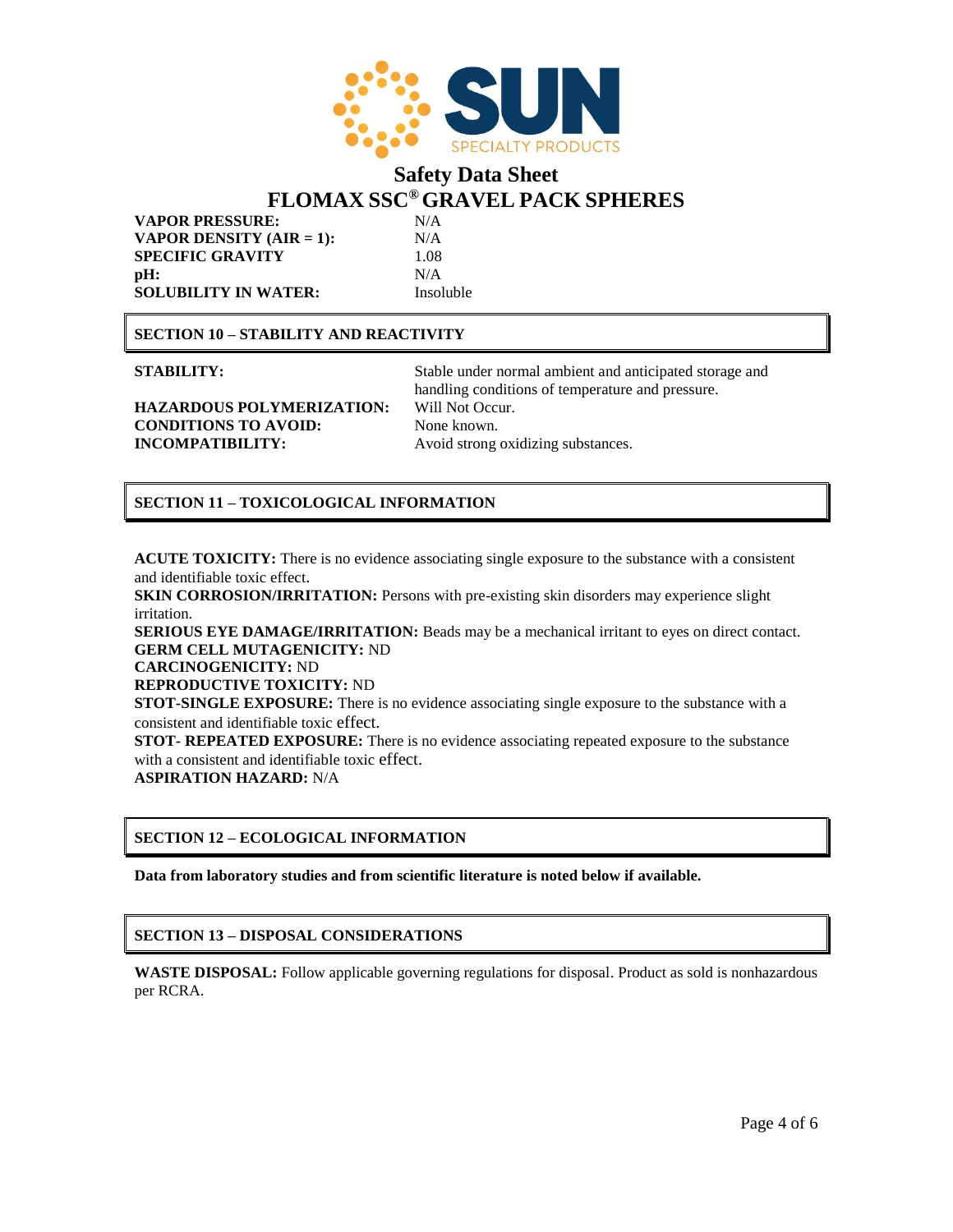

### **SECTION 14 – TRANSPORTATION INFORMATION**

**The data provided in this section if for information only. The description shown may not apply to all shipping situations. Consult 49 CFR, or appropriate regulations to properly classify your shipment for transportation.**

**PROPER SHIPPING NAME:** NON-REGULATED **REPORTABLE QUANTITY:** None **HAZARD CLASS AND LABEL:** None **UN/NA NUMBER:** N/A **HARMONIZED CODE/TARIFF CODE** 3903.9000.00 PACKAGING SIZE: 50# Bag or 2000# SuperSacks

### **SECTION 15 – REGULATORY INFORMATION**

### **SARA 311 CATEGORIES:**

| <b>EPA ACUTE:</b>                    | No                                              |
|--------------------------------------|-------------------------------------------------|
| <b>EPA CHRONIC:</b>                  | No                                              |
| EPA IGNITABILITY:                    | N <sub>0</sub>                                  |
| <b>EPA REACTIVITY:</b>               | N <sub>0</sub>                                  |
| EPA SUDDEN RELEASE OF PRESSURE:      | N <sub>0</sub>                                  |
| <b>CERCLA RQ VALUE:</b>              | None                                            |
| <b>SARA TPO:</b>                     | None                                            |
| <b>SARA RQ:</b>                      | None                                            |
| <b>EPA HAZARD WASTE#:</b>            | None                                            |
| <b>CLEAN AIR:</b>                    | N/A                                             |
| <b>CLEAN WATER:</b>                  | N/A                                             |
| <b>SARA SECTION 313:</b>             | N <sub>0</sub>                                  |
| <b>NFPA HEALTH:</b>                  |                                                 |
| NFPA FLAMMABILITY:                   | $\Omega$                                        |
| <b>NFPA REACTIVITY:</b>              | $\Omega$                                        |
| <b>DEA Chemical Trafficking Act:</b> | N/A                                             |
| <b>TSCA STATUS:</b>                  | All ingredients in this product are on the TSCA |
|                                      | Inventory List.                                 |
| <b>CANADA DSL:</b>                   | This Substance is Specified on the DSL.         |

**This product is exempt from registration on the following national and international inventories, based on its characterization as an "article". The definition of article used in this characterization can be found in the text of each.** 

- **US EPA TSCA 40CFR Section 720.22(b)(1) REACH (European Chemicals Agency) IDENTIFICATION AND NAMING OF SUBSTANCES UNDER REACH** 
	- **AND CLP 1.2 SCOPE**